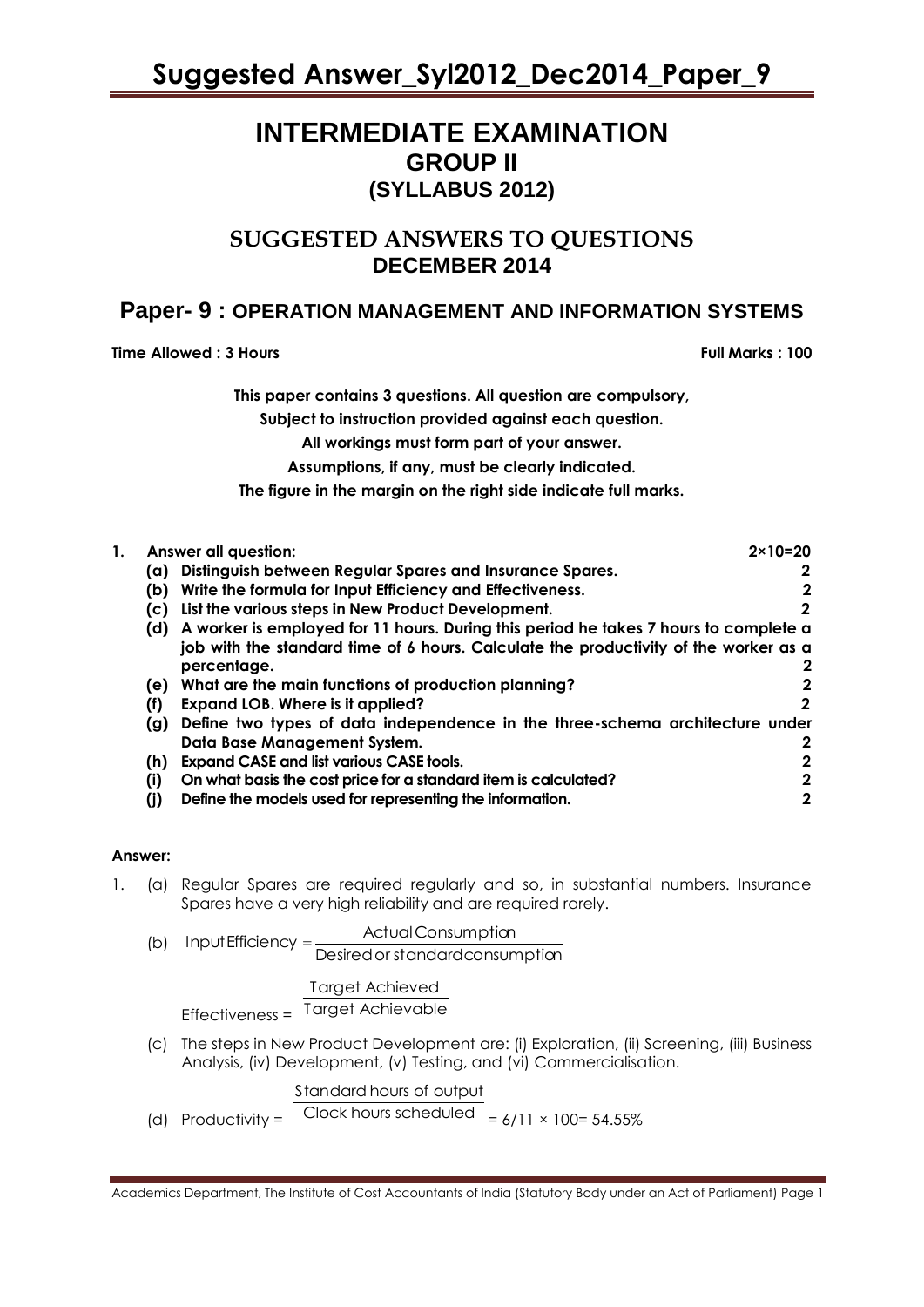- (e) The main functions of production planning are: (i) Estimating, (ii) Routing, (iii) Scheduling, and (iv) Loading.
- (f) LOB, when expanded, denotes Line of Balancing. When the work is of repetitive nature, LOB helps in planning the resource utilisation without creating clashes so that targeted output can be successfully achieved. This technique can be effectively used in the construction work of mass housing, high rise building, tunnels, etc.
- (g) (i) Logical data independence: It is the capacity to change the conceptual schema without having to change external schemas or application programs.
	- (ii) Physical data independence: It is the capacity to change the internal schema without having to change the conceptual (or external) schemas.
- (h) Expanded form of CASE is Computer Aided Software Engineering.

The various CASE tools are Layout Form and Screen Generator, Menu Generator, Report Generator and Code Generator.

- (i) The cost price for standard item is calculated based on the following:
	- (1) Material cost: This may be latest procurement price or simulated purchase price.
	- (2) Operation cost which may consist of labor and machining cost.
	- (3) Subcontracting rate.
	- (4) Surcharges for coverage of overhead such as management cost / inspection cost.
- (j) Models used for representing the Information:
	- (1) Iconic scale model: It is physical replica of the system based on different scale from original.
	- (2) Analytical model: It may be a model for a physical system but the model differs from actual system.
	- (3) Mathematical Model: It represents a data set in the form of graph, picture or frictional diagram. It uses highly mathematical or statistical algorithm to interpret data of huge volume with ease.

#### **2. Answer any three question: 16×3=48**

**(a) (i) An engineering firm has a machine whose purchase price is** `**85,000. The expected maintenance costs and resale price in different years are as given below:** 

| Year                         |      |      |      |      |      |      |                 |
|------------------------------|------|------|------|------|------|------|-----------------|
| <b>Maintenance Cost</b>      | 1200 | 1400 | 1800 | 2600 | 3200 | 4100 | 5200            |
| Resale Value (₹<br>Thousand) | 80   | 76   |      | 67   | 63   | 58   | 52 <sub>1</sub> |

**After what time interval should the machine be replaced: 6**

- **(ii) List the advantages of Method Study. 6**
- **(iii) State the four generic components of technological innovation. 4**
- **(b) (i) XYZ manufacturing company planning to start its production activities has to decide on the location of the plant. Three locations are being considered: Location A, B and C. The following data are available:**

| ocation A | <b>Location B</b> | Location<br>ີບ |  |
|-----------|-------------------|----------------|--|
|           |                   |                |  |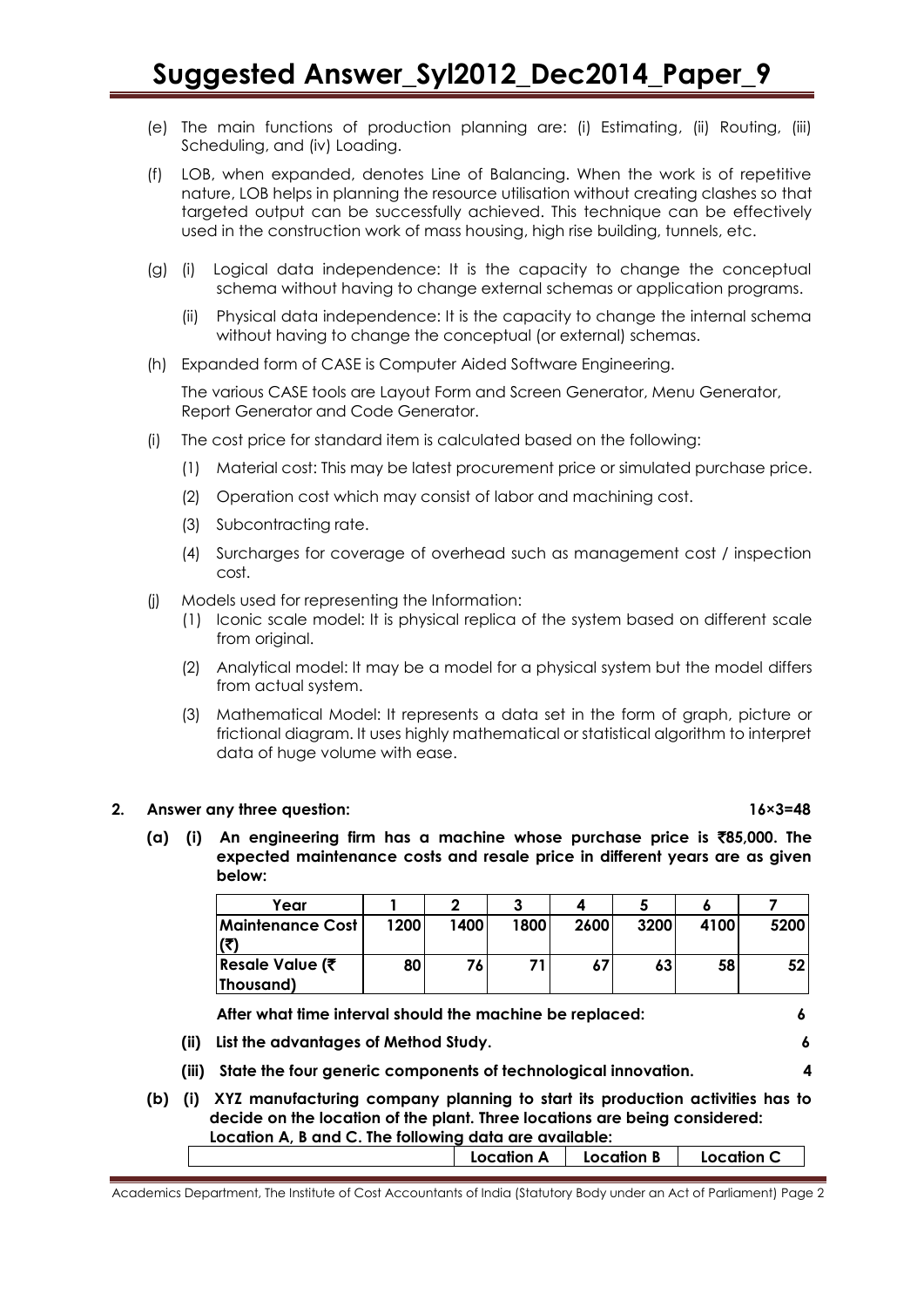| <b>Fixed costs (<math>\bar{\tau}</math> Lakhs per annum)</b> | 35               | 55' | 301 |
|--------------------------------------------------------------|------------------|-----|-----|
| Variable cost ( $\bar{\tau}$ per annum)                      | 350 <sup>1</sup> | 250 | 400 |

**The expected sales price of the product is** `**750 per unit. Find out:** 

- **(A) The range of annual production/sales volume for which each location is most suitable, and**
- **(B) Which one of the three is the best location at the production/sales volume of 22,000 units?**

**Clearly mention the assumptions, if any. 8**

- **(ii) Justify your choice between 'Preventive Replacement' and 'Breakdown Replacement'. 3**
- **(iii) Write a sentence or two on each of the various methods applied for finding the optimal solution for a given linear programming problem. What is 'non-negativity condition'? 4+1=5**
- **(c) (i) Classify the functions of Production Planning & Control. 9**
	- **(ii) An Industrial Engineer, appointed to conduct a time-study for a job, has after observation, divided the job into 5 elements. He had noted the timings for four cycles of the job as below:**

| Element |         | Performance<br>Rating $(\%)$ |         |         |      |
|---------|---------|------------------------------|---------|---------|------|
|         | Cycle 1 | Cycle 2                      | Cycle 3 | Cycle 4 |      |
|         | 1.327   | 1.254                        | 1.351   | 1.269   | 85%  |
| 2       | 0.983   | 1.854                        | 0.882   | 0.956   | 95%  |
|         | 1.894   | 1.821                        | 1.928   | 1.963   | 100% |
|         | 2.569   | 2.173                        | 2.132   | 2.285   | 120% |
| 5       | 1.358   | 1.139                        | 2.561   | 1.438   | 100% |

- **(A) Are there any outliners in the data i.e. probable errors in reading or recording data which should not be included in the analysis?**
- **(B) Compute the basic time for the job. Also compute the standard time if a relaxation allowance of 13%, a contingency allowance of 4% and an incentive of 25% are applicable for the job. 1+6=7**
- **(d) (i) What are the managerial considerations in Scheduling? 3**
- 

**(ii) State the Eight Most Common Benchmarking Errors. 8**

**(iii) In a simulation operation, a firm's maintenance person received requests for service and provided service during an 8 hour period as shown below:**

| <b>Request Arrival Time</b> | <b>Service Time</b> |
|-----------------------------|---------------------|
| (Clock Time)                | (Hours)             |
| 0.00                        | 1.0                 |
| 0.30                        | 1.0                 |
| 2.00                        | 1.5                 |
| 3.00                        | 1.5                 |
| 6.30                        | በ 5                 |

**The maintenance labour cost is** `**150 per hour, and the delay time cost is** `**500 per hour. Find:** 

**(A) The idle time cost for the maintenance person, and**

**(B) The delay time cost for the machinery. 5**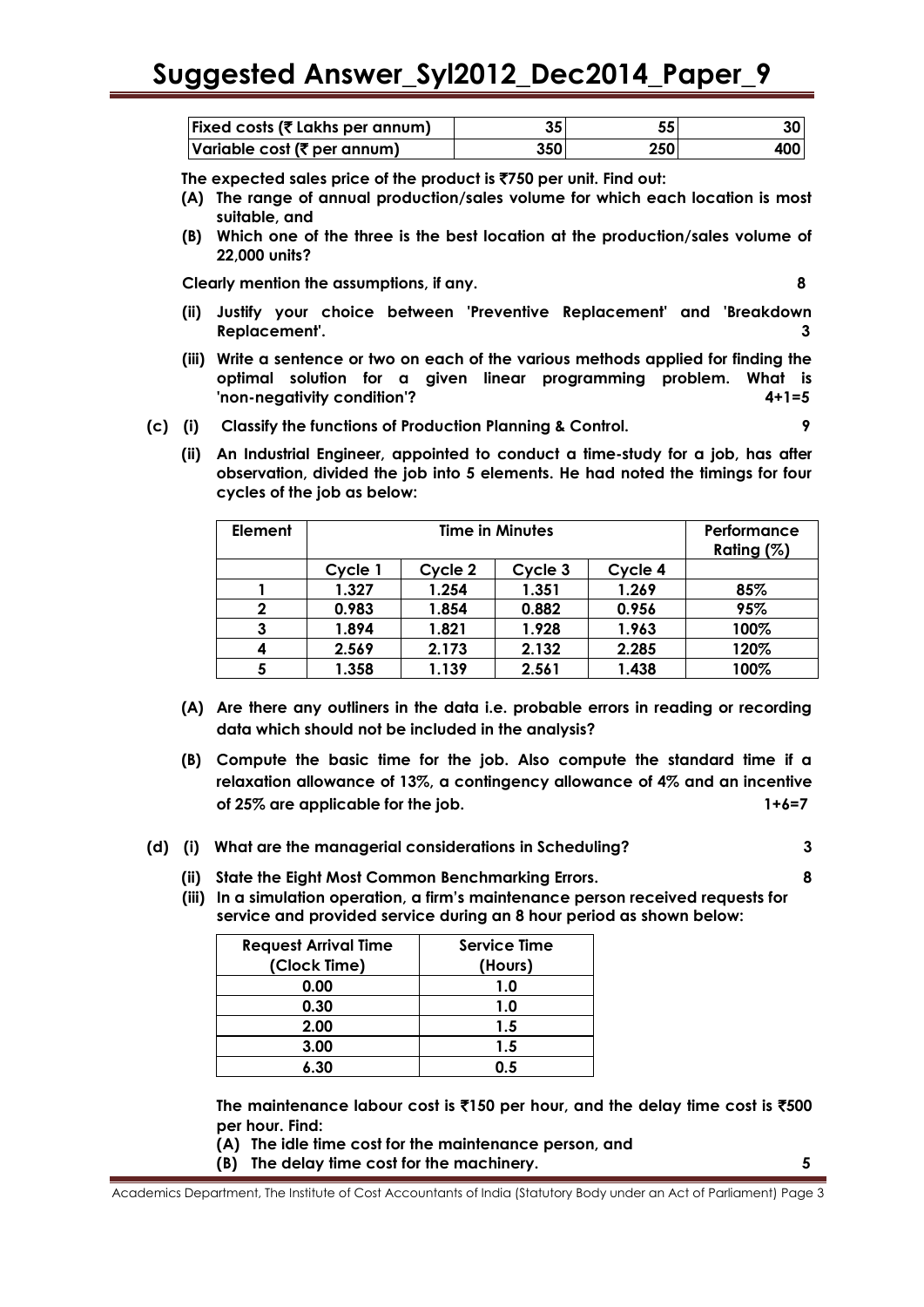#### **Answer:**

2. (a) (i)  $C = Cost of Machine = ₹85,000$ . Scrap value = S

|      | Table: Determination of Optimal Replacement Period |                        |            |                              |                    |  |  |  |  |  |
|------|----------------------------------------------------|------------------------|------------|------------------------------|--------------------|--|--|--|--|--|
| Year | Maintenance                                        | Cum.                   | <b>Net</b> | <b>Total Cost</b>            | Average            |  |  |  |  |  |
|      | Cost, M <sub>1</sub>                               | Maintce.               | Capital    | T(n)                         | Cost               |  |  |  |  |  |
|      | (₹)                                                | Cost, $\Sigma M_1$ (₹) | Cost       | (₹)                          | A(n)               |  |  |  |  |  |
|      |                                                    |                        | $C - S$    |                              | (₹)                |  |  |  |  |  |
|      |                                                    |                        | (₹)        |                              |                    |  |  |  |  |  |
| (i)  | (ii)                                               | (iii)                  | (iv)       | liv)<br>$^+$<br>$=$<br>(III) | v)/n<br>VI)<br>$=$ |  |  |  |  |  |
|      | 1,200                                              | 1,200                  | 5,000      | 6,200                        | 6,200              |  |  |  |  |  |
| 2    | 1,400                                              | 2,600                  | 9,000      | 11,600                       | 5,800              |  |  |  |  |  |
| 3    | 1,800                                              | 4,400                  | 14,000     | 18,400                       | 6,133              |  |  |  |  |  |
| 4    | 2,600                                              | 7,000                  | 18,000     | 25,000                       | 6,250              |  |  |  |  |  |
| 5    | 3,200                                              | 10,200                 | 22,000     | 32,200                       | 6,440              |  |  |  |  |  |
| 6    | 4,100                                              | 14,300                 | 27,000     | 41,300                       | 6,883              |  |  |  |  |  |
| 7    | 5,200                                              | 19,500                 | 33,000     | 52,500                       | 7,500              |  |  |  |  |  |

Here, minimum  $A(n) = ₹5,800$ , for n= 2, => The machine should be replaced every two years.

#### (ii) Advantages of Method Study:

- 1. Work simplification
- 2. Improved working method (cheaper method)
- 3. Better product quality
- 4. Improved workplace layout
- 5. Improved equipment design
- 6. Better working conditions/environment
- 7. Better material handling and lesser material handling cost
- 8. Improved work flow
- 9. Less fatigue to operator
- 10. Optimum utilization of all resources
- 11. Higher safety to workmen
- 12. Shorter production cycle time
- 13. Higher job satisfaction for workmen
- 14. Reduced material consumption and wastages
- 15. Reduced manufacturing cost and higher productivity
- (iii) Four generic components of technological innovation are: basic research, applied research, development, and implementation.
	- Basic research is research for the advancement of scientific knowledge that has no specific commercial uses. Basic research may, however, be in the field of present or potential interest to the company.
	- Applied research is research for the advancement of scientific knowledge that has specific potential commercial uses.

Academics Department, The Institute of Cost Accountants of India (Statutory Body under an Act of Parliament) Page 4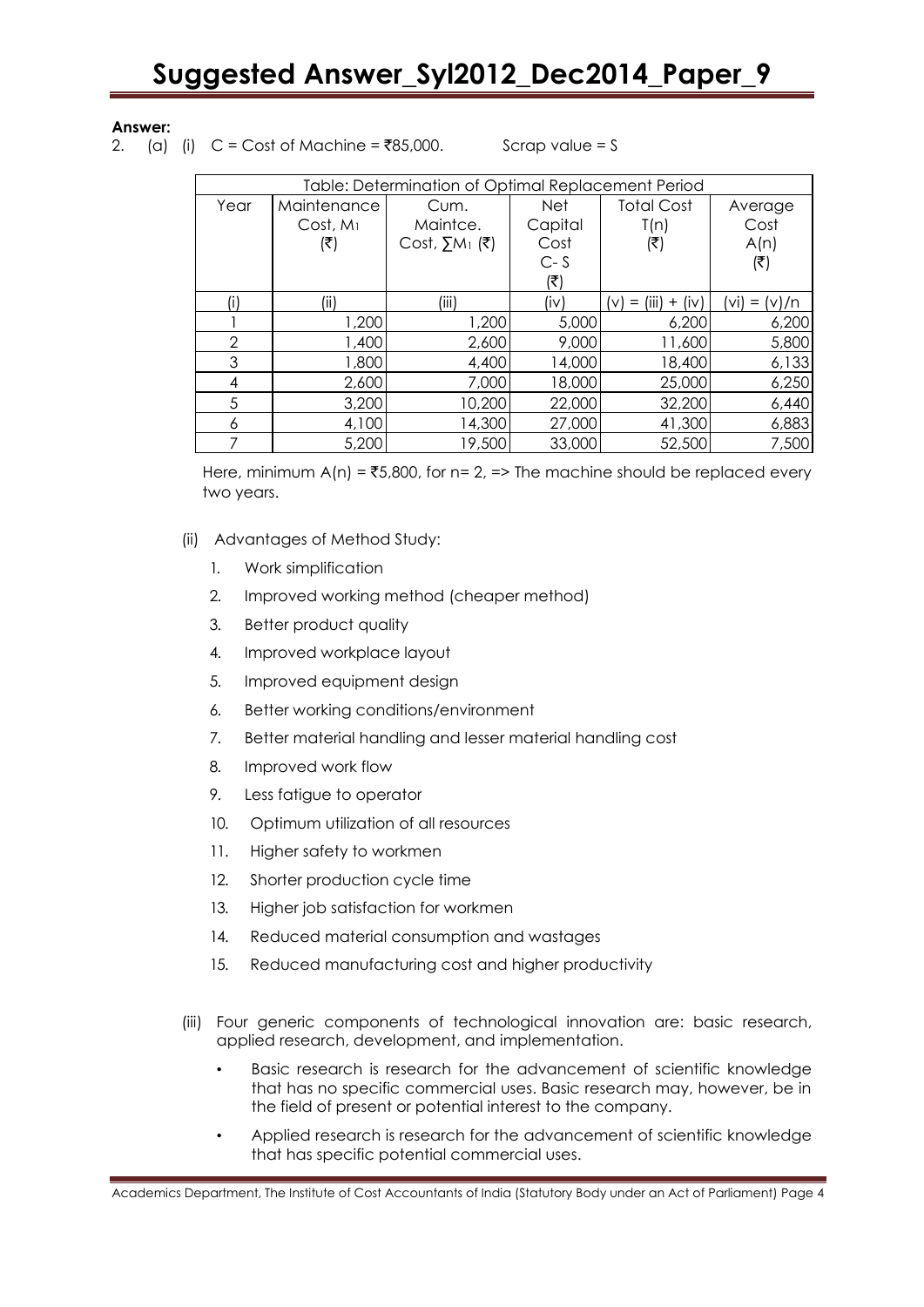- Development is technical activity concerned with translating basic or applied research results into products or processes.
- Implementation is activity concerned with designing and building pilot models, equipment, and facilities, and initiating the marketing channels for products or services emerging from research and development.
- (b) (i) Total costs at the three locations = Fixed costs + Variable costs for a volume of 'X'

At Location  $A$ : TC<sub>A</sub> = 35,00,000 + 350X

At Location B :  $TC_B = 55,00,000 + 250X$ 

At Location C :  $TC_C = 30,00,000 + 400X$ 

Assumptions : Let us assume Production Volume of 5,000; 10,000; 15,000; 20,000; and 25,000 units and also for 22,000 units as specified in the problem.

| Volume                    | Location A   |                                         |               |                     |                     |                     |
|---------------------------|--------------|-----------------------------------------|---------------|---------------------|---------------------|---------------------|
|                           | 5,000        | 10,000                                  | 15,000        | 20,000              | 25,000              | 22,000              |
|                           | Units        | Units                                   | units         | units               | units               | units               |
| <b>Fixed costs</b>        | 35,00,000    | 35,00,000                               | 35,00,000     | 35,00,000           | 35,00,000           | 35,00,000           |
| $(\overline{\mathbf{x}})$ |              |                                         |               |                     |                     |                     |
| Variable                  | 350 ×5,000   | $350 \times 10,000$ 350 $\times 15,000$ |               | $350 \times 20,000$ | $350 \times 25,000$ | $350 \times 22,000$ |
| costs (₹)                 | $=17,50,000$ | $= 35,00,000$                           | $= 52,50,000$ | $= 70,00,000$       | $= 87,50,000$       | $= 77,00,000$       |
| Total<br>costs            | 52,50,000    | 70,00,000                               | 87,50,000     | 105,00,000          | 122,50,000          | 112,00,000          |
| (₹)                       |              |                                         |               |                     |                     |                     |

| Volume               |               |           |                           | Location B                                                  |                     |                     |  |
|----------------------|---------------|-----------|---------------------------|-------------------------------------------------------------|---------------------|---------------------|--|
|                      | 5,000 Units   | 10,000    | 15,000                    | 20,000                                                      | 25,000              | 22,000              |  |
|                      |               | Units     | units                     | units                                                       | units               | units               |  |
| Fixed costs          | 55,00,000     | 55,00,000 | 55,00,000                 | 55,00,000                                                   | 55,00,000           | 55,00,000           |  |
| (₹)                  |               |           |                           |                                                             |                     |                     |  |
| Variable             |               |           |                           | $250 \times 5,000$  250 × 10,000 250 × 15,000  250 × 20,000 | $250 \times 25,000$ | $250 \times 22,000$ |  |
| costs $(\bar{\tau})$ | $= 12,50,000$ |           | $= 25,00,000$ = 37,50,000 | $= 50,00,000$                                               | $= 62,50,000$       | $= 55,00,000$       |  |
| Total<br>costs       | 67,50,000     | 80,00,000 | 92,50,000                 | 105,00,000                                                  | 117,50,000          | 110,00,000          |  |
| (₹)                  |               |           |                           |                                                             |                     |                     |  |

| Volume                    | Location C    |               |                                                            |                     |                     |                     |  |  |
|---------------------------|---------------|---------------|------------------------------------------------------------|---------------------|---------------------|---------------------|--|--|
|                           | 5,000         | 10,000        | 15,000                                                     | 20,000              | 25,000              | 22,000              |  |  |
|                           | Units         | Units         | units                                                      | units               | units               | units               |  |  |
| <b>Fixed costs</b>        | 30,00,000     | 30,00,000     | 30,00,000                                                  | 30,00,000           | 30,00,000           | 30,00,000           |  |  |
| (₹)                       |               |               |                                                            |                     |                     |                     |  |  |
| Variable                  |               |               | $400 \times 5,000$ 400 $\times$ 10,000 400 $\times$ 15,000 | $400 \times 20,000$ | $400 \times 25,000$ | $400 \times 22,000$ |  |  |
| costs $(\overline{\tau})$ | $= 20,00,000$ | $= 40,00,000$ | $= 60,00,000$                                              | $= 80,00,000$       | $= 100,00,000$      | $= 88,00,000$       |  |  |
| Total<br>costs            | 50,00,000     | 70,00,000     | 90,00,000                                                  | 110,00,000          | 130,00,000          | 118,00,000          |  |  |
| (₹)                       |               |               |                                                            |                     |                     |                     |  |  |

(A) The range of annual production/sales volume for which each location is most suitable, as evident from the above tables, may be derived as under –

- Upto 10,000 units: Location C Between 10,000 and 20,000 units: Location A
	-
	- Above 20,000 units: Location B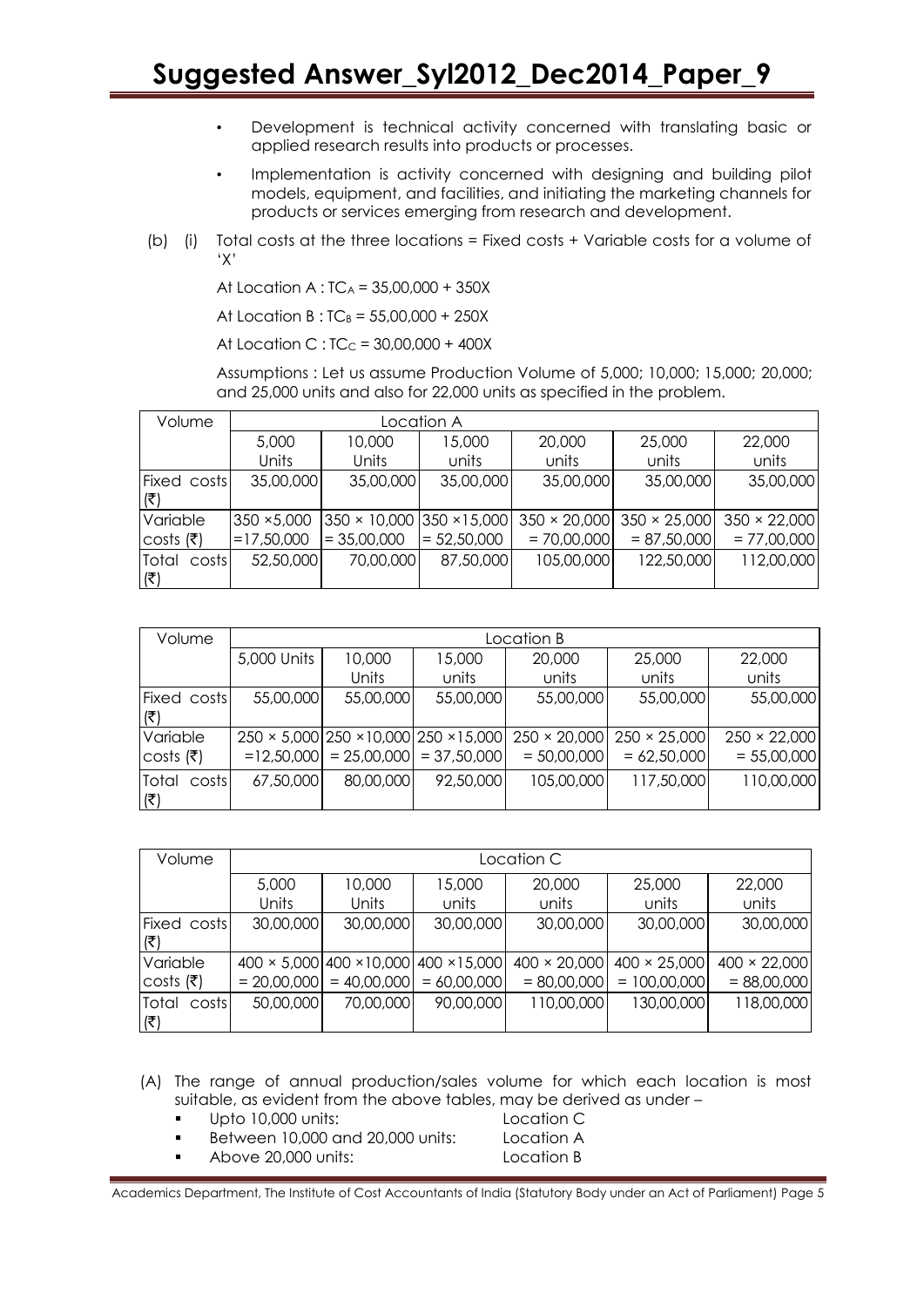- (B) For 22,000 units, Location B is preferred
- (ii) Preventive replacement of parts and equipment at a certain periodicity, before they fail is many a time a prudent policy as the costs of replacement/repair following a breakdown of the components or equipment, outweigh that of preventive replacement. Thus, a cost comparison between preventive replacement and breakdown replacement/repair would many a time favour the choice of the former.

Breakdown repair/replacement is generally more costly as (a) breakdowns occur randomly and suddenly thus injecting an element of chaos and (b) a breakdown or failure of one component may lead to breakdowns or extra-wear of other components thus complicating or accentuating the situation. However, it should be noted that there are factors such as human safety which should also be kept in view while making a decision in such cases although such factors are usually non-quantifiable.

- (iii) Methods applied for finding the optimal solution for a given linear programming problem:
	- (1) Graphic method: This method is generally used for solving the problems having two or three variables. Due to this limitation of handling only two or three variables at a time this method has limited application in industrial problems. In practice, two variable cases are easy to solve by this method because three dimensional geometry becomes too complicated to find accurate results.
	- (2) Simplex Method: This is the most powerful and popular method for solving linear programming problems. Any problem can be solved by this method which satisfies the conditions of linearity and certainty irrespective of the number of variables. It is an iterative procedure which ultimately gives the optimal solution.
	- (3) Transportation Method: This method is used to know the minimum cost of transportation of a product from various origins to different distribution and consumption centres.
	- (4) Assignment Method: This method is used to determine the optimum allocation of different jobs (n jobs) to different workers (n workers) in such a manner that the total cost/ total time for completing all the jobs is minimum (one job is to be assigned to one worker).

In a typical example, say,  $x_1$  and  $x_2$ , being the number of units produced, cannot have negative values. Thus, both of them can assume values only greater-than-or-equal-to zero. This is the non-negativity condition, expressed symbolically as  $x_1 \ge 0$  and  $x_2 \ge 0$ .

- (c) (i) The functions of Production Planning and Control (PPC) can be classified under the following:
	- **(a) Materials:** Raw materials, spare parts and components which must be available in the correct quantities and specifications at the right time.
	- **(b) Methods:** It involves deciding the best sequence of operations for manufacturing the parts, building up sub-assemblies and major assemblies which in turn will make up the finished product, within the limitations of existing layout and workflow.
	- **(c) Machines and Equipment:** PPC is concerned with selection of machines and equipment and also with maintenance policy, procedure and schedules, replacement policy and tooling (Design and manufacture of tools).

Academics Department, The Institute of Cost Accountants of India (Statutory Body under an Act of Parliament) Page 6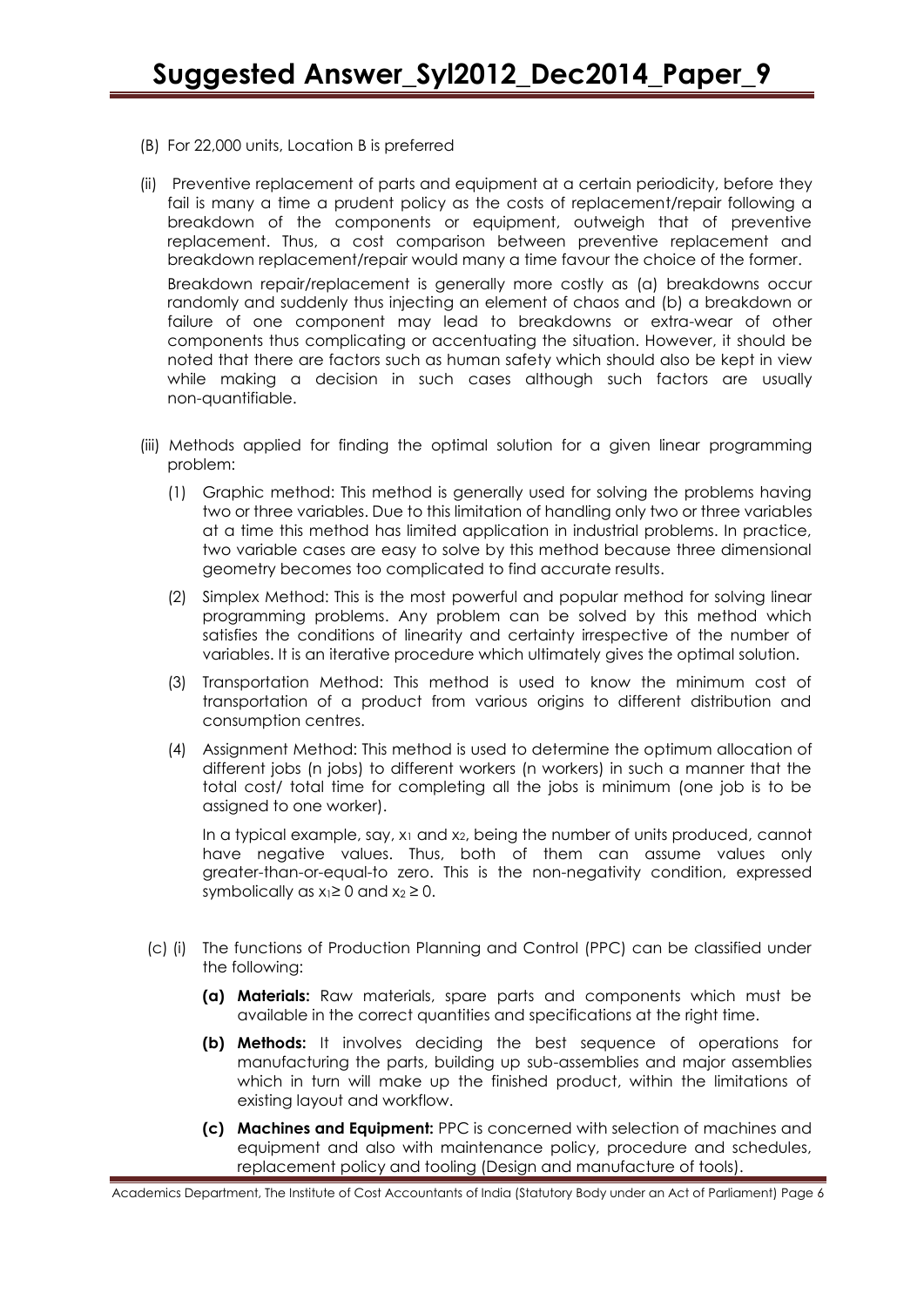- **(d) Routing:** Routing prescribes the flow of work in the plant and is related to consideration of layout, of temporary storage locations for raw materials, components and semi-processed parts, and of material handling systems. Routing is a basic PPC function.
- **(e) Estimating:** The processing times (both set up time and operation time per piece) required for the parts to be manufactured in-house are estimated and the standard time (both machine time and labour time) are established as performance standards.
- **(f) Loading and Scheduling:** Machines have to be loaded according to their capacity and capability. Machine loading is carried out in conjunction with routing (as indicated in process layouts or operations analysis and routing sheets) to ensure smooth workflow and the prescribed feeds. Speeds of machines are adhered to as well as the estimated time (standard time which is the allowed time to do a job). Scheduling determines the utilisation of equipment and manpower and hence the efficiency of the plant. Scheduling determines the starting time and completion time for each and every operation for each and every part to be manufactured and sub-unit to be assembled so that the finish product is ready to be shipped to the customer as per the predetermined delivery schedules.
- **(g) Dispatching:** This is concerned with the execution of planning functions. Production orders and instructions are released according to the schedule, sequences indicated in route sheets, and machine loading schedules are adhered to and authorisation is given for release of materials and tools to the operators to carry out the work.
- **(h) Expediting or Progressing:** This means follow-up or keeping track of the progress made in completing the production as per schedules. This follows dispatching function logically.
- **(i) Inspection:** This function relates to checking the quality of production and of evaluating the efficiency of the processes, methods and workers so that improvements can be made to achieve the desired level of quality.
- **(j) Evaluating or Controlling:** The objective of evaluation or controlling is to improve performance. Methods and facilities are evaluated to improve their performance.

To sum up, we can state that PPC is a management tool, employed for the direction of the manufacturing operations and their co-ordination with other activities of the firm.

- (ii) (A) The times for element # 2 in Cycle 2, and element #5 in Cycle 3 are outliners and should be disregarded as they vary very much as compared to the time values in other cycles.
	- (B) The basic time or normal times is calculated on the basis of data excluding the outliners as below:

| Element | Mean Actual<br>Time (Minutes) | Performance<br>Rating (%) | Normal or Basic Time<br>(Minutes) |
|---------|-------------------------------|---------------------------|-----------------------------------|
|         |                               |                           |                                   |
|         | 1.3                           | 85%                       | $(1.3 \times 85)/100 = 1.105$     |
|         | 0.940                         | 95%                       | $(0.94 \times 95)/100 = 0.893$    |
|         | 1.902                         | 100%                      | $(1.902 \times 100)/100 = 1.902$  |
|         | 2.290                         | 120%                      | $(2.29 \times 120)/100 = 2.748$   |
|         | 1.311                         | 100%                      | $(1.311 \times 100)/100 = 1.311$  |

Normal Time for the total job which includes all five elements = 7.959 minutes.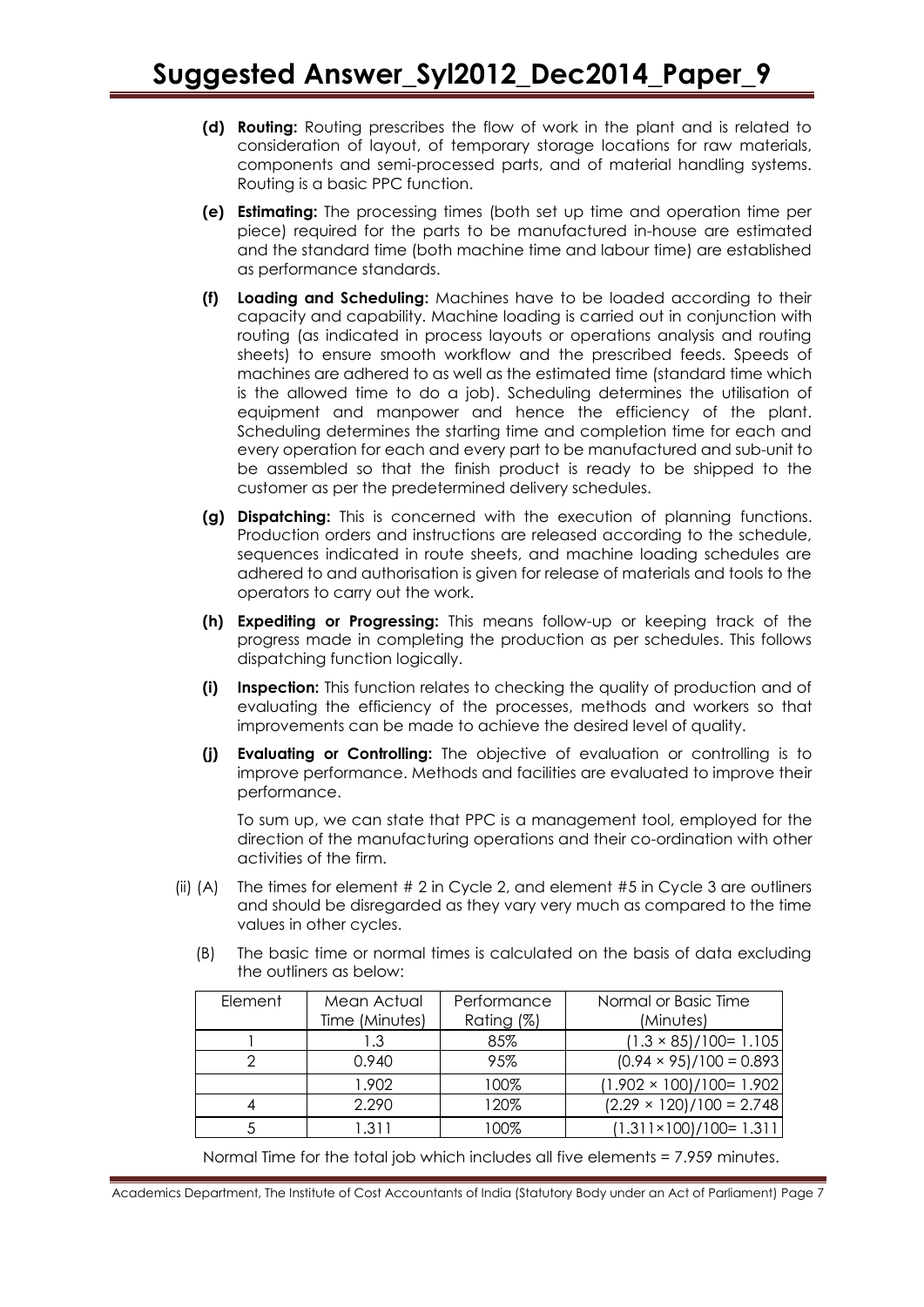Calculation of the Standard Time:

Standard Time for the job = Normal Time + Allowances

 $= 7.959$  (1+0.13+0.04) = 9.312 minutes.

If 25% incentive allowance is given, total time allowed under incentive scheme

 $= 9.312$  (1+0.25) = 11.640 minutes.

(d) (i) Managerial Considerations in Scheduling:

In general there are six criteria that may be used in evaluating different possible schedules. They are:

- (a) Providing the product or service when the customer wants it.
- (b) Minimising the length of time taken to produce that product or service (referred to as flow time)
- (c) Minimising the level of work-in-progress (WIP) inventories
- (d) Minimising the amount of idle time of equipment or machine.
- (e) Minimising the amount of idle time of employees and
- (f) Minimising costs
- (ii) The Eight Most Common Benchmarking Errors:
	- 1. Lack of Self-Knowledge: Unless own operations are thoroughly analysed, the benchmarking efforts will not pay off. One has to know how things work in a company, how effective current processes are, and what factors are critical. That's why internal benchmarking is an important first step.
	- 2. Benchmarking everything: Be selective. Benchmarking another company's employee food service will usually not be worth the time, energy, and cost. Own TQM effort as a whole will point out the areas where benchmarking is most likely to pay off.
	- 3. Benchmarking projects are broad instead of being focused. The more specific the project, the easier it is and the more likely it will generate useful ideas. Benchmark a successful company's hiring procedures, not their entire human resources operations. Focus on accounts receivable handling, not the accounting department as a whole.
	- 4. Benchmarking produces reports, not action. Studies have indicated that 50% of benchmarking projects result in no specific changes. The process is not an academic exercise. It should be geared toward generating and implementing actual changes.
	- 5. Benchmarking is not continuous. Benchmarking is a process. Even before one reaches the benchmark one has set, one should take another look at partner's performance, or at other companies. New goals should be established and new techniques adopted. The process never ends.
	- 6. Looking at the numbers, not the issues. While the measures are important, they are not the heart of the process. At some companies, benchmarking is used to set goals, but not to generate the important changes needed to meet them.
	- 7. Participants are not motivated. Make sure benchmarking team members have the time to do the job. Even if the project is simply added on their regular jobs, make sure each has a stake in the success of the project. Benchmarking should not be considered as "busy work" to be assigned to a group of low-level employees.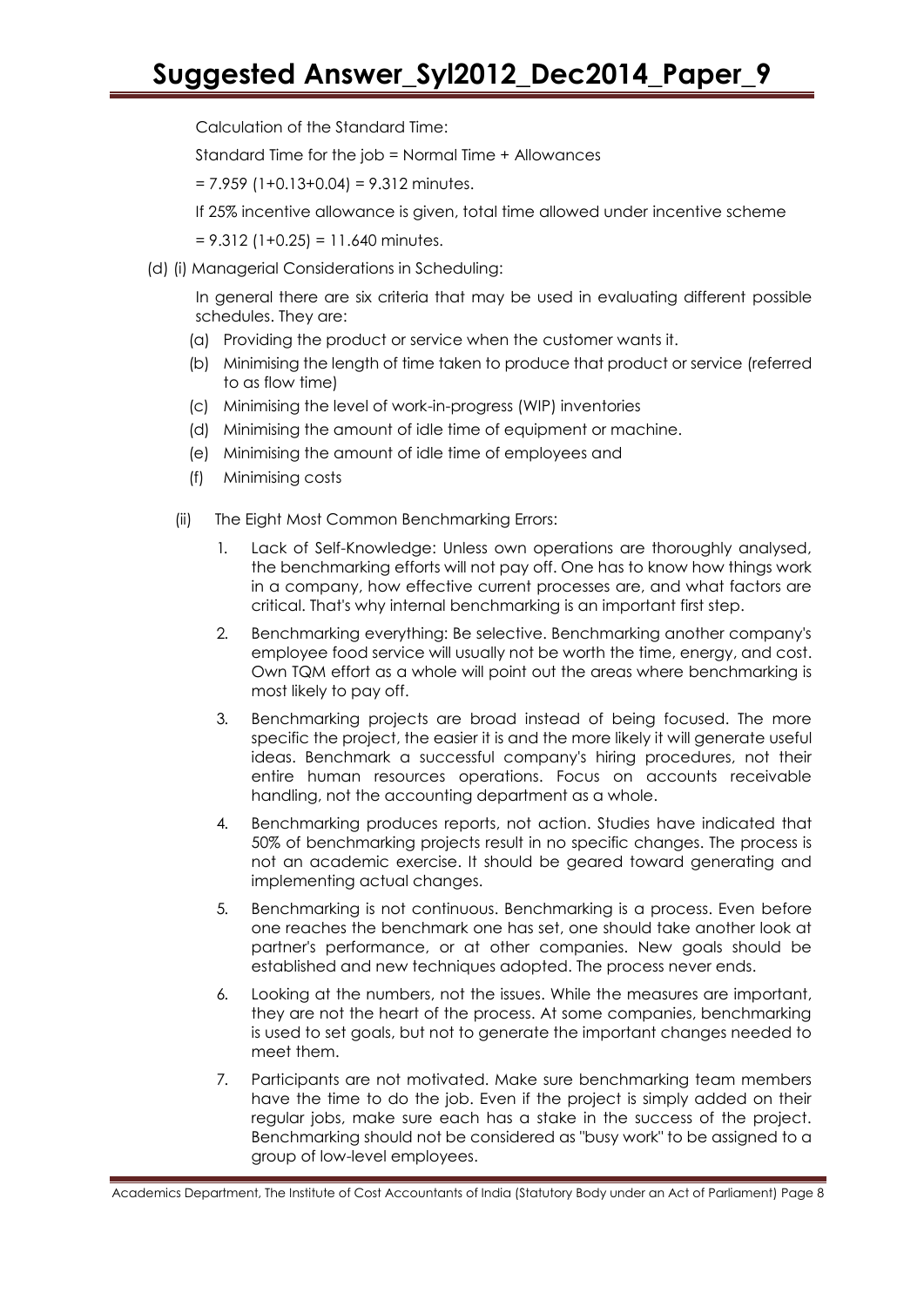8. Too much data. Action is what's important, not information for its own sake. Benchmarking success should not be considered by quantity of information. It is necessary to always focus on key issues.

(iii)

| Request<br>Arrival   | Repair Time for one Repair Time (Clock)<br>person |         | Time)         |      | Machine down time (hours) |                |               |
|----------------------|---------------------------------------------------|---------|---------------|------|---------------------------|----------------|---------------|
| Time (Clock<br>Time) | Hours                                             | Minutes | <b>Begins</b> | Ends | Waiting<br>Time           | Repair<br>Time | Total<br>Time |
| 0.00                 | 1.0                                               | 60      | 0.00          | 1.00 | 0.0                       | 1.0            | 1.0           |
| 0.30                 | 1.0                                               | 60      | 1.00          | 2.00 | 0.5                       | 1.0            | 1.5           |
| 2.00                 | 1.5                                               | 90      | 2.00          | 3.30 | 0.0                       | 1.5            | 1.5           |
| 3.00                 | 1.5                                               | 90      | 3.30          | 5.00 | 0.5                       | 1.5            | 2.0           |
| 6.30                 | 0.5                                               | 30      | 6.30          | 7.00 | 0.0                       | 0.5            | 0.5           |
| Total                | 5.5                                               | 330     |               |      | 1.0                       | 5.5            | 6.5           |

- (A) Idle time for the maintenance person =  $8 5.5 = 2.5$  hrs. Idle time cost for the maintenance person =  $2.5 \times 150 = ₹375$
- (B) Delay time or Waiting time = 1 hr. Delay time cost for the machinery =  $1 \times 500 =$  ₹500

|         |                                                         | $16 \times 2 = 32$                                                                                          |
|---------|---------------------------------------------------------|-------------------------------------------------------------------------------------------------------------|
| (a) (i) |                                                         |                                                                                                             |
|         | outputs.                                                |                                                                                                             |
| (ii)    | What are the various intangible benefit of ERP system?  | -5                                                                                                          |
| (iii)   | What are the main reasons for the spread of E-commerce? | 5.                                                                                                          |
|         |                                                         |                                                                                                             |
|         |                                                         | Answer any two question:<br>State the important factors which should be considered while designing the user |

- **(b) (i) Define Executive Information System and list the special features of EIS. 2+4=6**
	- **(ii) From the following two relations of X and Y, find X- Y. 4**

| <b>RELATION X</b> |                   |  |
|-------------------|-------------------|--|
| <b>UID</b>        | <b>OCCUPATION</b> |  |
| <b>A15</b>        | <b>STUDENT</b>    |  |
| A 16              | <b>BUSINESS</b>   |  |
| IA 25             | <b>STUDENT</b>    |  |
| IA 38             | <b>BUSINESS</b>   |  |

| RELATION Y |                   |  |  |  |
|------------|-------------------|--|--|--|
| UID        | <b>OCCUPATION</b> |  |  |  |
| A16        | <b>BUSINESS</b>   |  |  |  |
| A 17       | <b>BUSINESS</b>   |  |  |  |
| A 32       | <b>STUDENT</b>    |  |  |  |
| A 58       | <b>BUSINESS</b>   |  |  |  |

- **(iii) List major categories of Flow Charts. What are the benefits of Flow charts and limitations of using these Charts? 2+2+2=6**
- **(c) (i) What is meant by BPR? What are its basic characteristics and what could be the effect of implementation? 1+2+2=5**
	- **(ii) Discuss about the prerequisites of an effective MIS. 6**
	- **(iii) Write one sentence only to explain each of the following terms used in a DBMS: 1×5=5**
		- **(a) Tuple**
		- **(b) Attribute**

Academics Department, The Institute of Cost Accountants of India (Statutory Body under an Act of Parliament) Page 9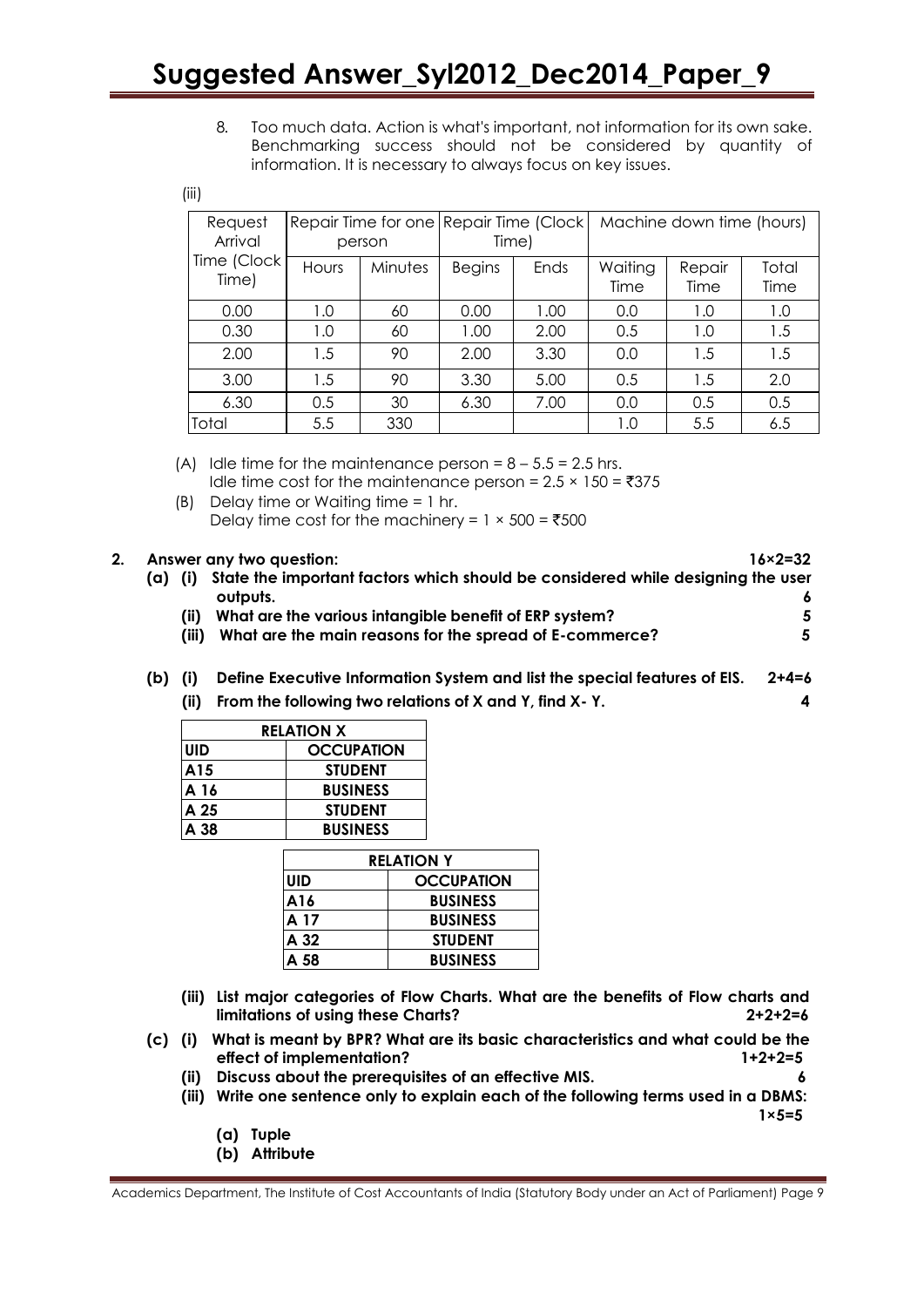- **(c) Domain**
- **(d) Graphical User Interface**
- **(e) Backup Utility**

#### **Answer:**

- 2. (a) (i) The important factors which should be considered while designing user outputs are explained below:
	- (a) Content: Only the required information should be included in various outputs because too much content can cause managers to waste time in selecting the information that they need. For example, the contents of a weekly report of a sales manager might consist of sales persons and the amount of each product sold by each sales persons.
	- (b) Form: Content can be presented in various forms quantitative, non-quantitative, text, graphics, video and audio. Many managers prefer summary information in chart form such as pie chart, line chart, bar chart etc.
	- (c) Output volume: It is better to use high-speed printer which are fast in case the volume is heavy.
	- (d) Timeliness: Some outputs are required on a regular, periodic basis perhaps daily, weekly, monthly, at the end of a quarter or annually.
	- (e) Media: A variety of output media are available in the market e.g. video display, microfilm, magnetic tape/disk, pen drive, e-mail, voice output.
	- (f) Format: The manner in which data are physically arranged is referred to as format.
	- (ii) Intangible benefits of ERP system**:** 
		- (1) Integration of information resulting efficiency, transparency and effective MIS.
		- (2) Error reduction, accuracy of inventory record.
		- (3) Improved customer service, on time shipment, shorter order to shipment cycle.
		- (4) Establishment of standardized procedures.
		- (5) Improved accounting control and shorter sales to cash cycle.
		- (6) Legal and regulatory compliance.
	- (iii) Main Reasons for the Spread of E-commerce:
		- (a) Digital convergence, i.e., it means that due to digital revolution almost all digital devices can communicate with one another.
		- (b) Today's E-commerce is available to anyone, anywhere in the world, anytime 24/7 (24 hours a day, 7 days a week).
		- (c) It helps in bringing about positive changes in an organization.
		- (d) People are now having a widespread access to IT and Personal Computers (PCs).
		- (e) E-commerce helps in reducing operating costs and increasing profit Margins due to global operations.
		- (f) Demand for customized products and services is increasing.
	- (b) (i) An Executive Information System (EIS) is special type MIS meant for top management of an organization. In other words, it is a Decision Support System (DSS) for Executives. Executive decisions are of three types - strategic planning, tactical planning and 'fire-fighting'.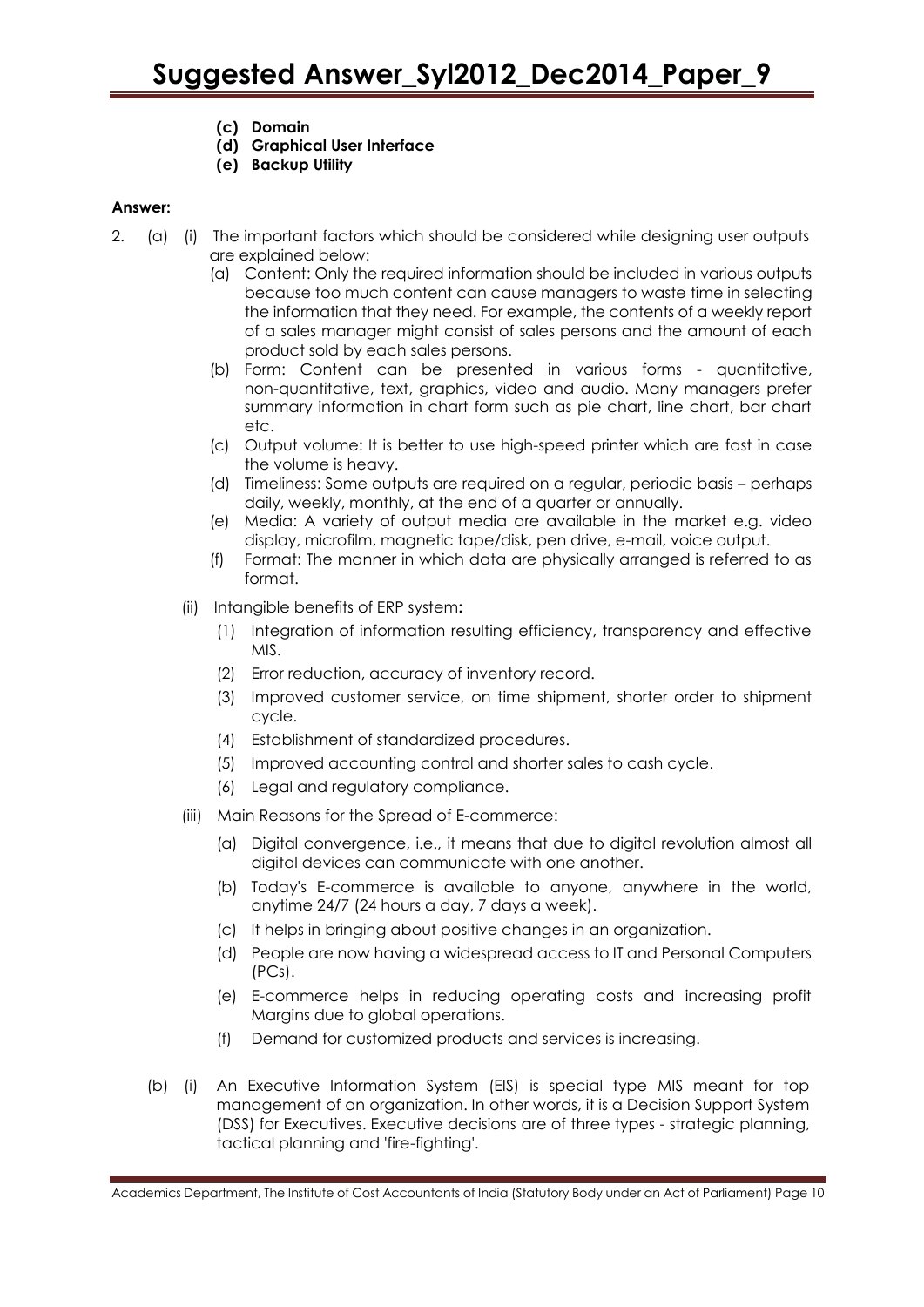#### According to CIMA:

An Executive Information System (EIS) is a set of procedure designed to allow senior managers to gather and evaluate information relating to the organization and its environment.

Following are the special features of an EIS:

- It is a specially designed tool to feed executives information need.
- It is an easy to use and screen based software.
- It provides the executives the facilities of on-line analysis tools like time series analysis, regression analysis etc.
- It is not limited to internal data only. Access to external sources of data is also provided.
- It provides the facilities to connect to internet.
- Information is presented in summary format.
- It is a comprehensive Information System and work in conjunction with DSS.
- (ii) Solution:  $X Y =$

| liid | <b>OCCUPATION</b> |
|------|-------------------|
| A15  | <b>STUDENT</b>    |
| A25  | <b>STUDENT</b>    |
| A3 8 | <b>BUSINESS</b>   |

- (iii) Flow charts are divided into four major categories:
	- Document flowchart showing a document- flow through systems.
	- Data flowchart showing data flows in a system,
	- System flowchart showing controls at a physical or resource level.
	- Program flowchart showing the controls in a program in a system.

Benefits of Flowchart

- Communication: Flowcharts are better way of communicating the logic of a system and easily understandable.
- Effective analysis: With the help of flowchart, problem can be analyzed in more effective way.
- Proper documentation: Program flowcharts serve as a good program documentation.
- Efficient Coding: The flowcharts act as a guide during the systems analysis and program development phase.
- Proper Debugging: The flowchart helps in debugging process.
- Efficient Program Maintenance: The maintenance of operating program becomes easy with the help of flowchart. It helps the programmer to put efforts more efficiently on that part.

Limitations of Using Flowcharts

- Complex logic: Sometimes, the program logic is quite complicated. In that case, flowchart becomes complex.
- Alterations and Modifications: If alterations are required, the flowchart may